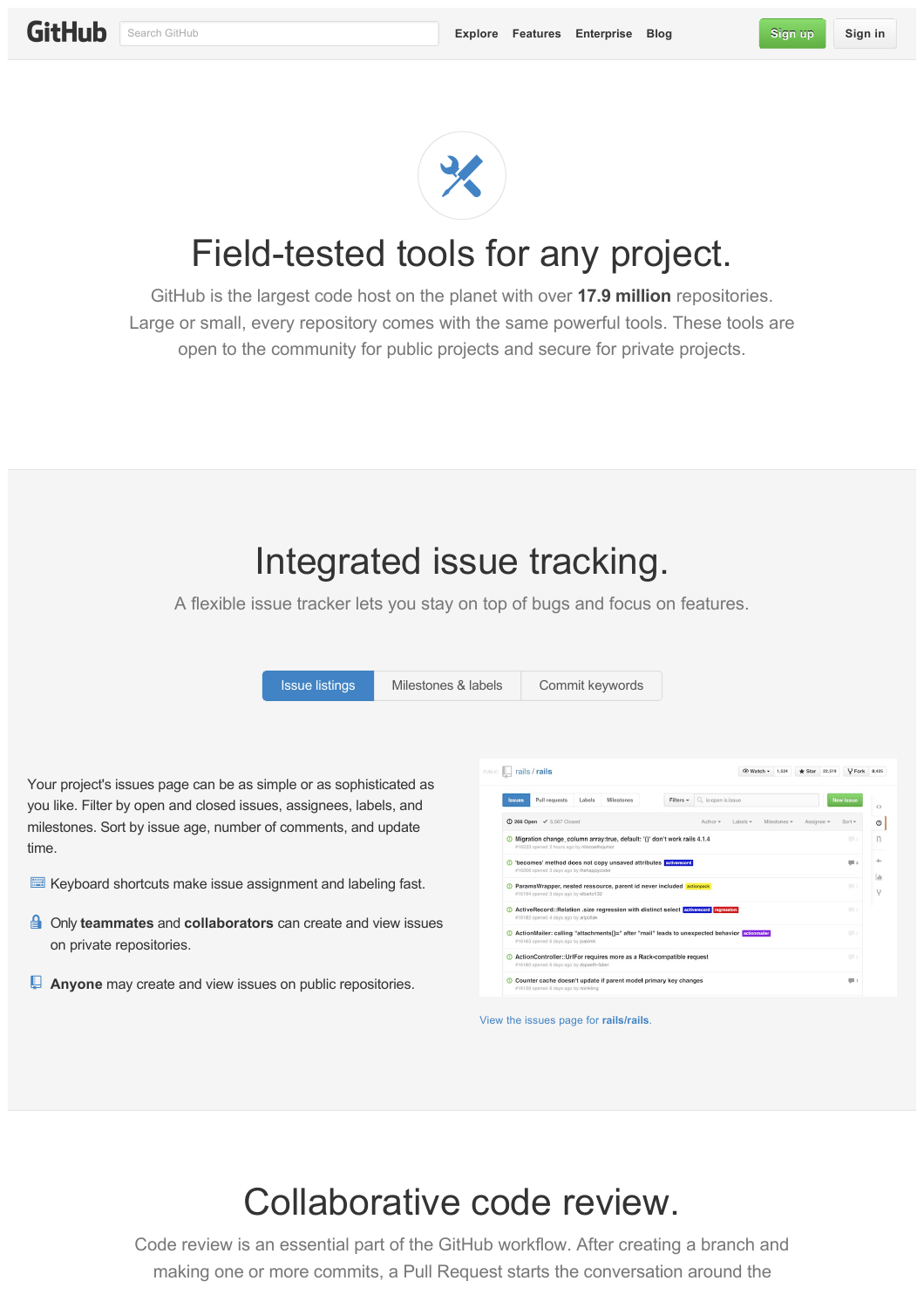proposed changes. Additional commits are commonly added based on feedback before merging the branch.



ideas appear as part of the conversation.

|  | View a pull request for jquery/jquery. |  |  |
|--|----------------------------------------|--|--|
|  |                                        |  |  |

computed:

 $\begin{array}{r|l} 513 & 520 \\ 514 & 521 \end{array}$ 

# Easily manage teams within organizations.

Whether you're running an open source project or a Fortune 500 company, organizations simplify team management.

With teams, you can give your developers as much or as little power as they need — from the ability to create projects on behalf of your organization to read-only access on existing projects. Members can be granted read, read-write, or admin-level access to repositories.

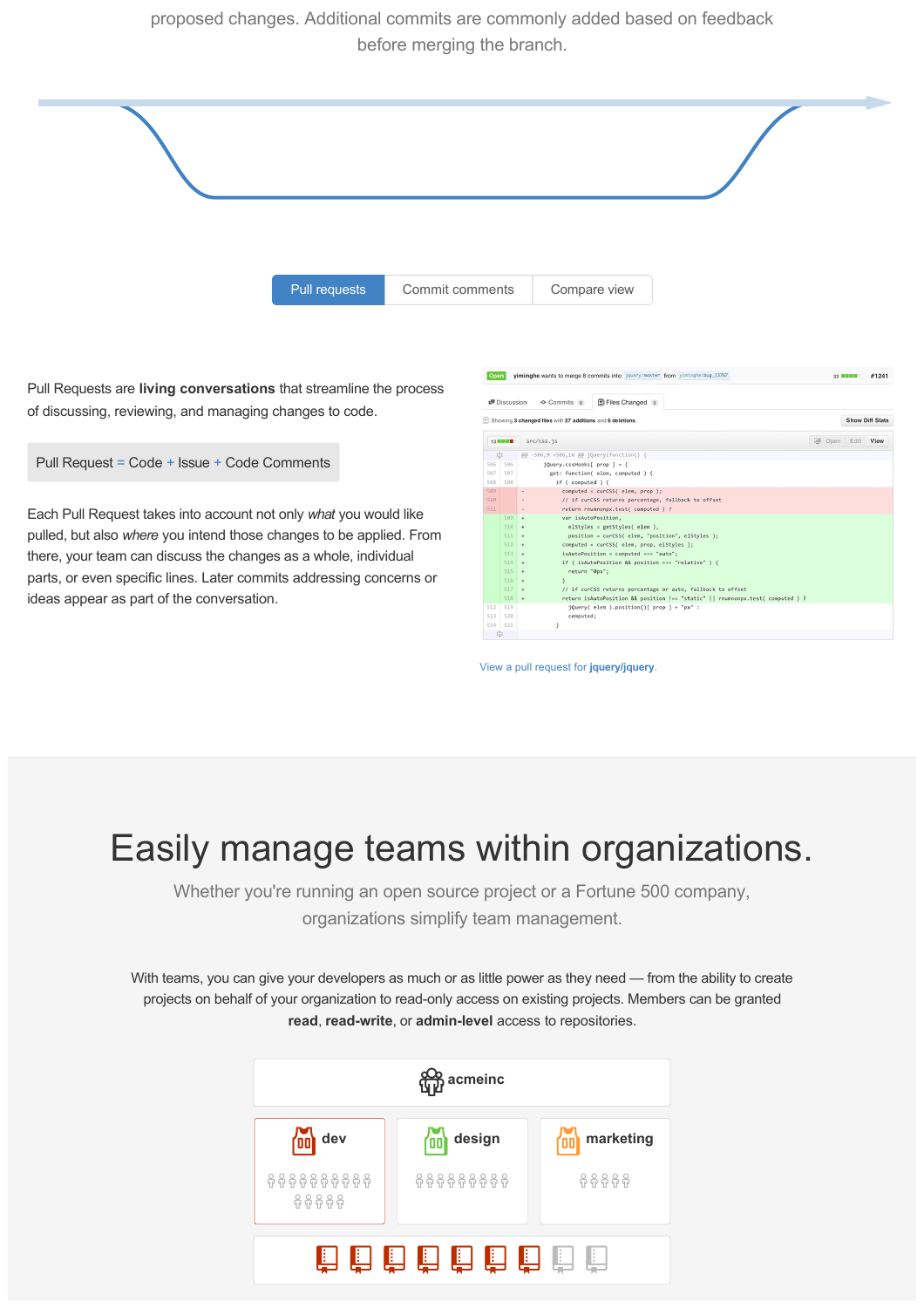When you mention a team, all team members receive a notification.

jasonlong commented 4 days ago Let's see what @acmeinc/design think's about this.

# Text entry with understated power.

[Rather than dozens of buttons, we rely on the simplicity of GitHub Flavored](http://github.github.com/github-flavored-markdown/) Markdown for formatting text. The **autocompleter** makes quick work of mentioning people and teams, creating links to other issues, and adding the perfect Emoji.  $\angle$ 

Adding images is as simple as **dragging and dropping** from your desktop. For an even more distractionfree writing experience, you can use the [fullscreen Zen Mode](https://help.github.com/articles/writing-on-github#zen-mode-fullscreen-writing).

| I think @Haacked fixed this in #1 |                                                                                      | О |
|-----------------------------------|--------------------------------------------------------------------------------------|---|
|                                   | #15 WTFPL                                                                            |   |
|                                   | #17 The WTFPL, also a choice                                                         |   |
|                                   | #1 MIT and BSD also allow private use                                                |   |
|                                   | #13 Add links to additional resources                                                |   |
|                                   | #12 Remove implicit patent grant claim                                               |   |
|                                   |                                                                                      |   |
|                                   | Attach images by dragging & dropping, selecting them, or pasting from the clipboard. |   |

# Syntax highlighted code & rendered data.

Our syntax highlighting currently supports **over 200 programming languages**. Data is as important to us as code, so we're always looking for new ways to render formats like STL 3D models, CSV files, and GeoJSON maps in the browser.

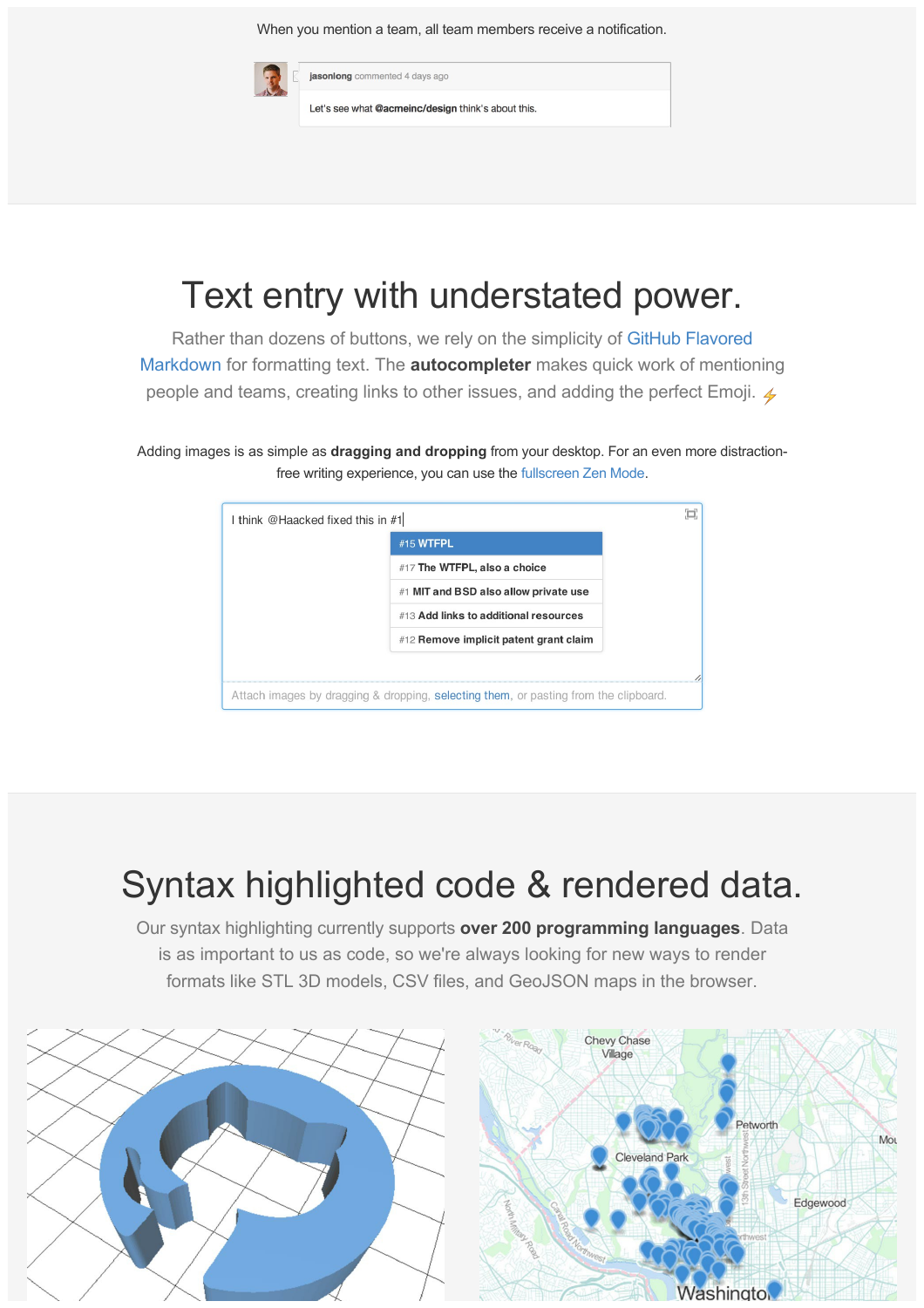$\Box$ 

[View a sample 3D STL file.](https://github.com/skalnik/octocat-sign/blob/master/stl/logo.stl) [View a sample GeoJSON file.](https://github.com/benbalter/dc-maps/blob/master/embassies.geojson)

Capitol Hill

Arlington

### On the desktop and in your pocket.

Native GitHub applications for [Windows](http://windows.github.com/) and [Mac](http://mac.github.com/) make sharing code simple. You can use them to clone repositories, create branches, browse history, and commit changes with a friendly interface. Our [Android app](http://mobile.github.com/) and **mobile web views** let you keep track of your projects on the go.

> This button is used throughout the website, offering a quick way to view code in your installed GitHub app.



If you prefer the command line or another native client, you can use those as well.